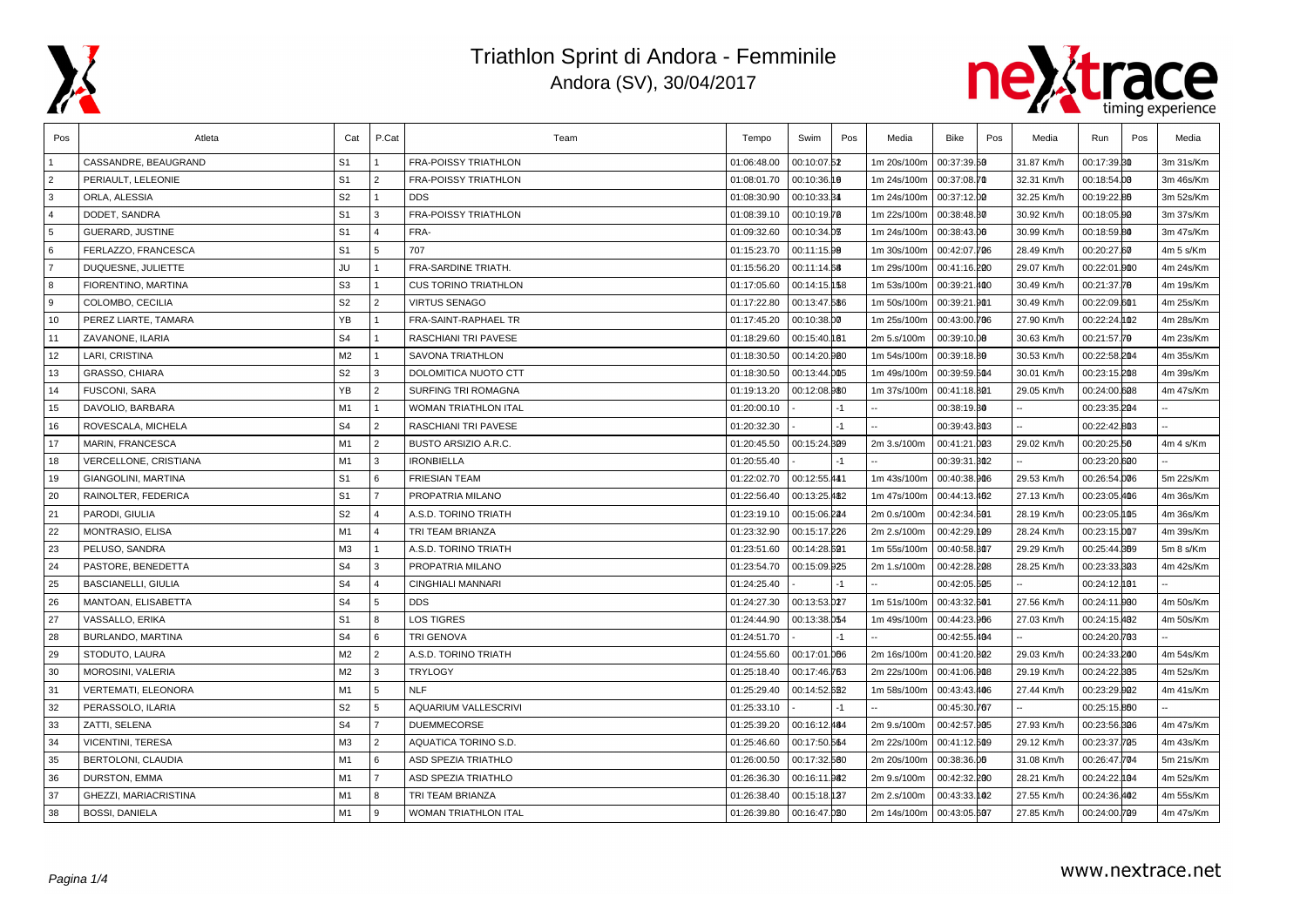



| 39 | RUIZ PARDO, CARMEN       | S <sub>4</sub> | 8              | <b>OXYGEN TRIATHLON</b>     |             | 01:26:40.50  00:14:19.099 | 1m 54s/100m | 00:43:50.007 | 27.37 Km/h | 00:26:28.769 | 5m 17s/Km |
|----|--------------------------|----------------|----------------|-----------------------------|-------------|---------------------------|-------------|--------------|------------|--------------|-----------|
| 40 | <b>BIEMMI, MARINA</b>    | M <sub>2</sub> | $\overline{a}$ | <b>GRANBIKE TRIATHLON</b>   | 01:26:54.60 | 00:16:55.353              | 2m 15s/100m | 00:42:22.107 | 28.32 Km/h | 00:25:24.263 | 5m 4 s/Km |
| 41 | RASOLO, LORENA           | M <sub>1</sub> | 10             | F.I.TRI.                    | 01:27:01.60 |                           |             | 00:44:22.005 |            | 00:24:35.001 |           |
| 42 | ZANCHETTA, CATIA         | M <sub>2</sub> | 5              | <b>IRONBIELLA</b>           | 01:27:09.30 | 00:16:58.155              | 2m 15s/100m | 00:42:48.402 | 28.03 Km/h | 00:24:26.707 | 4m 53s/Km |
| 43 | PANE, ROBERTA            | M <sub>2</sub> | 6              | A.S.D. TORINO TRIATH        | 01:27:32.00 | $-1$                      |             | 00:43:38.704 |            | 00:24:54.106 |           |
| 44 | PIOVANO, SARA            | M1             | 11             | <b>SAVONA TRIATHLON</b>     | 01:27:37.90 | 00:16:31.288              | 2m 12s/100m | 00:43:41.405 | 27.47 Km/h | 00:24:39.203 | 4m 55s/Km |
| 45 | BARACCO, STEFANIA        | M <sub>3</sub> | 3              | A.S.D. TORINO TRIATH        | 01:28:35.40 | 00:18:10.268              | 2m 25s/100m | 00:43:11.809 | 27.78 Km/h | 00:24:32.109 | 4m 54s/Km |
| 46 | ASSEMBRI, SVEVA          | S <sub>4</sub> | 9              | <b>CINGHIALI MANNARI</b>    | 01:28:47.60 | -1                        |             | 00:43:58.509 |            | 00:24:41.504 |           |
| 47 | RAVAROTTO, FRANCESCA     | M1             | 12             | <b>OXYGEN TRIATHLON</b>     | 01:29:06.10 | $-1$                      | ш,          | 00:42:50.603 |            | 00:28:54.000 |           |
| 48 | VALLARINO, ANGELA        | M <sub>3</sub> | $\overline{4}$ | TRI GENOVA                  | 01:29:07.20 | $-1$                      |             | 00:45:25.966 |            | 00:26:51.105 |           |
| 49 | BOSSO, KATIA             | M1             | 13             | <b>IRONBIELLA</b>           | 01:29:22.60 | 00:19:05.605              | 2m 32s/100m | 00:43:54.908 | 27.33 Km/h | 00:23:24.001 | 4m 40s/Km |
| 50 | <b>GAGGIOLI, PAOLA</b>   | M <sub>3</sub> | 5              | F.I.TRI.                    | 01:29:26.40 | 00:18:21.290              | 2m 26s/100m | 00:41:56.504 | 28.61 Km/h | 00:24:46.705 | 4m 57s/Km |
| 51 | ZUNINO, MANUELA          | S <sub>4</sub> | 10             | DORIA NUOTO LOANO           | 01:29:47.00 | 00:16:26.637              | 2m 11s/100m | 00:44:47.962 | 26.79 Km/h | 00:24:59.807 | 4m 59s/Km |
| 52 | SARTORI, ANTONELLA       | M <sub>2</sub> | $\overline{7}$ | AQUARIUM VALLESCRIVI        | 01:30:04.20 | 00:16:04.298              | 2m 8.s/100m | 00:44:45.761 | 26.81 Km/h | 00:25:10.508 | 5m 1 s/Km |
| 53 | GARGIUOLO, LAURA         | M3             | 6              | DE RAN CLAB                 | 01:30:07.80 | 00:14:58.303              | 1m 59s/100m | 00:45:46.000 | 26.21 Km/h | 00:24:24.806 | 4m 52s/Km |
| 54 | GRISENDI, ALEXA LAURA    | S <sub>4</sub> | 11             | RASCHIANI TRI PAVESE        | 01:30:13.70 | 00:16:07.539              | 2m 8.s/100m | 00:43:05.808 | 27.85 Km/h | 00:26:39.802 | 5m 19s/Km |
| 55 | <b>BERARDINO, DORIS</b>  | MЗ             | $\overline{7}$ | <b>CUSIOCUP</b>             | 01:30:19.80 | 00:17:01.237              | 2m 16s/100m | 00:44:14.563 | 27.12 Km/h | 00:25:26.964 | 5m 5 s/Km |
| 56 | BOSCOLO, FABIANA         | M <sub>2</sub> | 8              | <b>HYDRO SPORT</b>          | 01:30:26.80 | 00:16:53.062              | 2m 15s/100m | 00:44:45.200 | 26.81 Km/h | 00:25:32.266 | 5m 6 s/Km |
| 57 | MINONNE, DEBORA          | M <sub>2</sub> | 9              | <b>SAVONA TRIATHLON</b>     | 01:31:06.30 | 00:16:09.750              | 2m 9.s/100m | 00:45:54.801 | 26.14 Km/h | 00:26:11.206 | 5m 14s/Km |
| 58 | <b>TOSI, GABRIELLA</b>   | S <sub>4</sub> | 12             | TRIMM TEAM BY LIFE L        | 01:31:28.90 | 00:18:07.787              | 2m 24s/100m | 00:44:18.364 | 27.08 Km/h | 00:26:13.207 | 5m 14s/Km |
| 59 | FIERILE, MONICA          | M2             | 10             | RIVTRI92                    | 01:31:29.80 | 00:15:52.994              | 2m 6.s/100m | 00:46:38.781 | 25.73 Km/h | 00:24:31.208 | 4m 54s/Km |
| 60 | SACCHETTO, ELENA         | S <sub>3</sub> | $\overline{2}$ | A.S.D. TORINO TRIATH        | 01:31:36.30 | 00:22:24.582              | 2m 59s/100m | 00:40:03.605 | 29.96 Km/h | 00:26:33.100 | 5m 18s/Km |
| 61 | MAURI, FABRIZIA          | S <sub>4</sub> | 13             | TRI TEAM BRIANZA            | 01:31:38.10 | 00:15:45.302              | 2m 6.s/100m | 00:46:26.200 | 25.84 Km/h | 00:25:36.067 | 5m 7 s/Km |
| 62 | FANZAGA, NADIA           | M <sub>3</sub> | 8              | <b>CUS FERRARA</b>          | 01:31:38.30 | 00:15:19.228              | 2m 2.s/100m | 00:46:40.283 | 25.71 Km/h | 00:26:14.468 | 5m 14s/Km |
| 63 | DOTTI, RAFFAELLA         | S <sub>4</sub> | 14             | PROPATRIA MILANO            | 01:31:48.10 | 00:16:56.594              | 2m 15s/100m | 00:43:30.400 | 27.58 Km/h | 00:28:20.507 | 5m 40s/Km |
| 64 | TANNAKOON, CHANDA ROSITA | M1             | 14             | A.S.D. TORINO TRIATH        | 01:32:09.00 | 00:16:13.685              | 2m 9.s/100m | 00:45:02.964 | 26.64 Km/h | 00:27:18.809 | 5m 27s/Km |
| 65 | PIZZI, PAOLA             | M <sub>2</sub> | 11             | <b>RASCHIANI TRI PAVESE</b> | 01:32:24.30 | $-1$                      |             | 00:44:04.961 |            | 00:26:04.465 |           |
| 66 | BERETTA, CRISTINA        | M <sub>3</sub> | 9              | TRIATHLON BERGAMO           | 01:32:25.40 | 00:18:12.609              | 2m 25s/100m | 00:43:37.703 | 27.51 Km/h | 00:26:00.003 | 5m 12s/Km |
| 67 | ZOPPI, GIOVANNA RITA     | S <sub>4</sub> | 15             | <b>TRI GENOVA</b>           | 01:32:25.80 | 00:15:51.683              | 2m 6.s/100m | 00:46:08.002 | 26.01 Km/h | 00:28:03.484 | 5m 36s/Km |
| 68 | GUERRA, FABIANA          | S <sub>3</sub> | 3              | <b>DDS</b>                  | 01:32:41.80 | 00:15:34.830              | 2m 4.s/100m | 00:46:55.005 | 25.57 Km/h | 00:25:48.801 | 5m 9 s/Km |
| 69 | RIZZO, BARBARA           | M <sub>2</sub> | 12             | DE RAN CLAB                 | 01:32:46.00 | 00:16:12.123              | 2m 9.s/100m | 00:47:14.886 | 25.40 Km/h | 00:25:18.001 | 5m 3 s/Km |
| 70 | LEZZI, GIOVANNA          | M <sub>3</sub> | 10             | A.S.D. TORINO TRIATH        | 01:32:47.50 | $-1$                      |             | 00:46:21.205 |            | 00:25:41.568 |           |
| 71 | BERTINO, FRANCESCA       | S <sub>3</sub> | $\Delta$       | RASCHIANI TRI PAVESE        | 01:33:15.70 | $-1$                      |             | 00:49:08.996 |            | 00:23:58.507 |           |
| 72 | ABBIATI, STEFANIA        | M <sub>2</sub> | 13             | <b>VALBOSSA TRIATHLON</b>   | 01:33:25.90 | 00:20:44.838              | 2m 45s/100m | 00:44:31.567 | 26.95 Km/h | 00:23:19.109 | 4m 39s/Km |
| 73 | POMA, CAROLINA           | S <sub>3</sub> | 5              | RASCHIANI TRI PAVESE        | 01:33:30.30 | 00:17:53.365              | 2m 23s/100m | 00:45:01.203 | 26.65 Km/h | 00:27:50.482 | 5m 33s/Km |
| 74 | TRISOLINO, LUDOVICA      | S <sub>1</sub> | 9              | A.S.D. TORINO TRIATH        | 01:33:45.60 | 00:15:55.865              | 2m 7.s/100m | 00:45:21.105 | 26.46 Km/h | 00:28:45.789 | 5m 44s/Km |
| 75 | MICHELUCCI, LAURA        | M1             | 15             | <b>NLF</b>                  | 01:34:00.50 | 00:17:13.558              | 2m 17s/100m | 00:46:11.304 | 25.98 Km/h | 00:25:22.762 | 5m 4 s/Km |
| 76 | BONFANTE, BARBARA        | M <sub>2</sub> | 14             | RIVTRI92                    | 01:34:07.90 | 00:13:36.833              | 1m 48s/100m | 00:46:25.307 | 25.85 Km/h | 00:30:11.609 | 6m 2 s/Km |
| 77 | OLIVO, MANUELA           | M1             | 16             | TRI TEAM BRIANZA            | 01:34:35.40 | 00:18:06.966              | 2m 24s/100m | 00:46:25.308 | 25.85 Km/h | 00:26:38.401 | 5m 19s/Km |
| 78 | BICO, ALICE              | YB             | 3              | <b>SAVONA TRIATHLON</b>     | 01:34:57.10 | $-1$                      |             | 00:49:45.508 |            | 00:25:48.802 |           |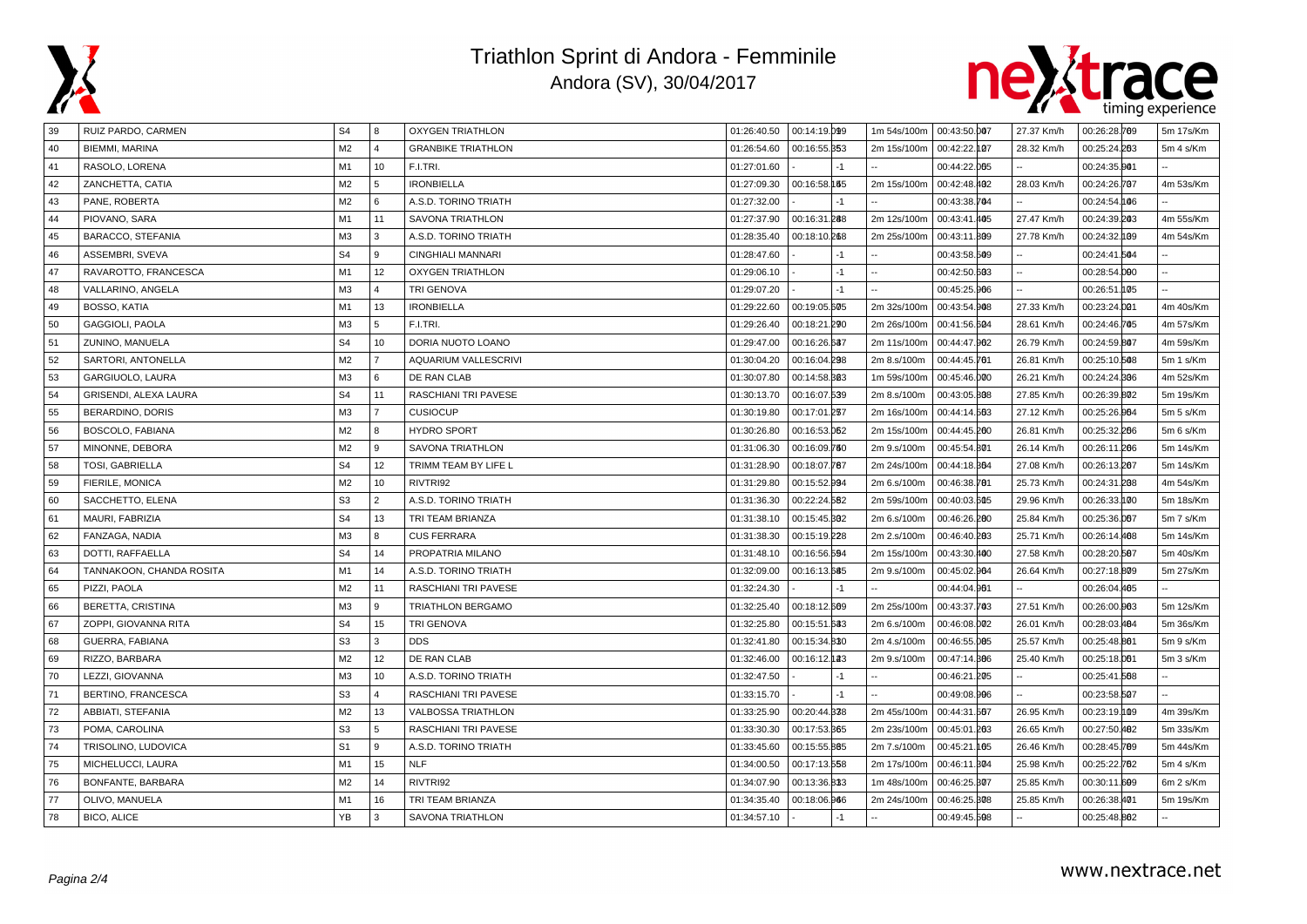



| 79         | ZAVAGLIA, KATIA             | M1             | 17             | AQUATICA TORINO S.D.        | 01:35:36.80 | 00:17:30.859 |      | 2m 20s/100m   00:43:59.160 |               |      | 27.28 Km/h | 00:30:08.408  |      | 6m 1 s/Km |
|------------|-----------------------------|----------------|----------------|-----------------------------|-------------|--------------|------|----------------------------|---------------|------|------------|---------------|------|-----------|
| 80         | CAMPERI, SILVIA             | S <sub>3</sub> | 6              | A.S.D. VARESE TRIATH        | 01:35:47.90 | 00:17:45.882 |      | 2m 22s/100m                | 00:44:40.269  |      | 26.86 Km/h | 00:29:48.496  |      | 5m 57s/Km |
| 81         | MORNICO, ALESSIA            | M2             | 15             | RIVTRI92                    | 01:36:06.00 | 00:16:11.201 |      | 2m 9.s/100m                | 00:50:19.0000 |      | 23.84 Km/h | 00:26:03.764  |      | 5m 12s/Km |
| 82         | ROSSI, FRANCESCA            | YB             | $\overline{4}$ | SAVONA TRIATHLON            | 01:36:14.50 |              | $-1$ |                            | 00:50:22.7001 |      |            | 00:27:51.003  |      |           |
| 83         | RONCO, ALICE                | S <sub>3</sub> | $\overline{7}$ | RASCHIANI TRI PAVESE        | 01:36:29.70 | 00:15:59.166 |      | 2m 7.s/100m                | 00:49:16.597  |      | 24.35 Km/h | 00:27:11.508  |      | 5m 26s/Km |
| 84         | LONGO, MARIALUISA           | M <sub>3</sub> | 11             | FLIPPER EIFFEL ASCOL        | 01:36:32.40 | 00:18:26.841 |      | 2m 27s/100m                | 00:47:16.487  |      | 25.38 Km/h | 00:26:42.803  |      | 5m 20s/Km |
| 85         | BRUSA, EMANUELA             | M <sub>2</sub> | 16             | A.S.D. VARESE TRIATH        | 01:36:36.70 | 00:18:32.872 |      | 2m 28s/100m                | 00:47:53.702  |      | 25.06 Km/h | 00:25:45.560  |      | 5m 9 s/Km |
| 86         | CORUZZI, VIVIANA            | M2             | 17             | <b>CUS PARMA ASD</b>        | 01:36:40.00 | 00:22:15.861 |      | 2m 58s/100m                | 00:45:37.869  |      | 26.30 Km/h | 00:25:32.165  |      | 5m 6 s/Km |
| 87         | LOBO PEREIRA VINCENT, JOANA | S <sub>3</sub> | 8              | <b>OXYGEN TRIATHLON</b>     | 01:37:10.60 | 00:18:55.124 |      | 2m 31s/100m                | 00:46:54.484  |      | 25.58 Km/h | 00:28:12.286  |      | 5m 38s/Km |
| 88         | AUGKANAVITTAYA, MARASRI     | M <sub>2</sub> | 18             | A.S.D. TORINO TRIATH        | 01:37:16.10 | 00:17:35.181 |      | 2m 20s/100m                | 00:47:20.888  |      | 25.35 Km/h | 00:28:58.191  |      | 5m 47s/Km |
| 89         | ACETI, LAURA                | S <sub>4</sub> | 16             | ASD CNM TRIATHLON           | 01:37:24.00 | 00:18:48.133 |      |                            |               | $-1$ |            | 01:17:25.1012 |      |           |
| 90         | MUGELLINI, SONIA            | M2             | 19             | F.I.TRI.                    | 01:38:17.90 | 00:16:02.837 |      | 2m 8.s/100m                | 00:49:50.199  |      | 24.08 Km/h | 00:27:02.007  |      | 5m 24s/Km |
| 91         | <b>GANCI, LAURA</b>         | S <sub>3</sub> | 9              | CUNEO1198 TRITEAM           | 01:38:32.20 | 00:21:21.580 |      | 2m 50s/100m                | 00:44:33.368  |      | 26.93 Km/h | 00:28:10.285  |      | 5m 38s/Km |
| 92         | LONATI, ROBERTA             | M <sub>3</sub> | 12             | HAPPY RUNNER CLUB           | 01:38:33.20 | 00:23:47.866 |      | 3m 10s/100m                | 00:47:22.789  |      | 25.33 Km/h | 00:25:12.109  |      | 5m 2 s/Km |
| 93         | ROMAGNOLI, SILVIA           | M <sub>1</sub> | 18             | <b>ANDORA TRI</b>           | 01:38:43.00 |              | $-1$ |                            | 00:46:08.903  |      |            | 00:27:43.180  |      |           |
| 94         | <b>BASANA, ERICA</b>        | S <sub>3</sub> | 10             | F.I.TRI.                    | 01:41:13.30 | 00:16:23.286 |      | 2m 11s/100m                | 00:50:55.0006 |      | 23.56 Km/h | 00:29:46.005  |      | 5m 57s/Km |
| 95         | CENNA, CARLA                | M <sub>2</sub> | 20             | <b>CANAVESE TRIATHLON</b>   | 01:41:33.80 | 00:20:41.427 |      | 2m 45s/100m                | 00:47:30.800  |      | 25.26 Km/h | 00:28:37.788  |      | 5m 43s/Km |
| 96         | CINELLI, VERONICA           | S <sub>4</sub> | 17             | <b>DDS</b>                  | 01:41:40.60 |              | $-1$ |                            | 00:46:23.506  |      |            | 00:34:43.0008 |      |           |
| 97         | MARIANI, SILVIA             | M <sub>3</sub> | 13             | <b>GRANBIKE TRIATHLON</b>   | 01:41:56.80 |              | $-1$ |                            | 00:46:26.009  |      |            | 00:29:06.602  |      |           |
| 98         | MEINARDI, DARIA             | M <sub>5</sub> | $\overline{1}$ | A.S.D. TORINO TRIATH        | 01:42:05.20 | 00:16:32.449 |      | 2m 12s/100m                | 00:50:43.6003 |      | 23.66 Km/h | 00:30:03.197  |      | 6m 0 s/Km |
| 99         | MAROTTA, VALENTINA          | S <sub>4</sub> | 18             | AQUATICA TORINO S.D.        | 01:42:36.40 |              | $-1$ |                            | 00:47:59.503  |      |            | 00:29:12.703  |      |           |
| 100        | <b>CURTABBI, GIORGIA</b>    | S <sub>1</sub> | 10             | A.S.D. TORINO TRIATH        | 01:43:05.40 | 00:16:52.291 |      | 2m 14s/100m                | 00:51:49.4007 |      | 23.15 Km/h | 00:31:34.4003 |      | 6m 18s/Km |
| 101        | HALL, WENDY DOROTHY         | M2             | 21             | GBR-                        | 01:43:46.30 | 00:19:49.336 |      | 2m 38s/100m                | 00:50:51.9005 |      | 23.59 Km/h | 00:27:47.281  |      | 5m 33s/Km |
| 102        | VILLANI, ELENA              | M <sub>2</sub> | 22             | A.S.D. VARESE TRIATH        | 01:44:14.40 | 00:20:57.939 |      | 2m 47s/100m                | 00:48:52.705  |      | 24.55 Km/h | 00:32:55.1006 |      | 6m 34s/Km |
| 103        | DI CORRADO, ELENA           | M <sub>1</sub> | 19             | F.I.TRI.                    | 01:45:22.20 | 00:23:03.395 |      | 3m 4.s/100m                | 00:47:37.801  |      | 25.20 Km/h | 00:30:22.6002 |      | 6m 4 s/Km |
| 104        | MAZZARELLI, MICHELA         | M <sub>5</sub> | $\overline{2}$ | AQUATICA TORINO S.D.        | 01:45:24.30 | 00:22:40.284 |      | 3m 1.s/100m                | 00:45:35.108  |      | 26.32 Km/h | 00:31:39.2004 |      | 6m 19s/Km |
| 105        | GUIDOTTI, FIORENZA          | M6             | $\overline{1}$ | <b>ASD SPEZIA TRIATHLO</b>  | 01:46:08.40 |              |      |                            | 00:46:39.882  |      |            | 00:29:39.604  |      |           |
| 106        | MILESI, NICOLE              | S <sub>2</sub> | 6              | TRI NOVARA                  | 01:46:22.30 | 00:24:04.287 |      | 3m 12s/100m                | 00:48:06.204  |      | 24.94 Km/h | 00:30:21.7001 |      | 6m 4 s/Km |
| 107        | BARISONE, DANIELA           | M <sub>2</sub> | 23             | A.S.D. TORINO TRIATH        | 01:48:44.60 |              |      |                            | 00:50:46.6004 |      |            | 00:30:16.0000 |      |           |
| 108        | ALBERIGO, BARBARA           | M2             | 24             | F.I.TRI.                    | 01:52:42.90 | 00:22:28.483 |      | 2m 59s/100m                | 00:52:46.7008 |      | 22.74 Km/h | 00:32:51.5005 |      | 6m 34s/Km |
| 109        | ARENA, LEANDRA              | S <sub>2</sub> | $\overline{7}$ | F.I.TRI.                    | 01:56:39.60 | 00:25:54.889 |      | 3m 27s/100m                | 00:50:22.7002 |      | 23.82 Km/h | 00:35:14.0009 |      | 7m 2 s/Km |
| 110        | SCARFONE, PATRIZIA          | M1             | 20             | <b>RASCHIANI TRI PAVESE</b> | 02:06:17.10 | 00:24:26.588 |      | 3m 15s/100m                | 00:59:49.2010 |      | 20.06 Km/h | 00:36:07.0010 |      | 7m 13s/Km |
| 111        | NEGRINOTTI, EMANUELA        | S <sub>4</sub> | 19             | <b>OLIMPIC TRIATHLON</b>    | 02:08:29.00 |              |      |                            | 01:05:42.8011 |      |            | 00:33:06.7007 |      |           |
| 112        | DI LEO, MARIA VANDA         | M3             | 14             | AQUATICA TORINO S.D.        | 02:11:16.50 | 00:26:45.890 |      | 3m 34s/100m                | 00:55:36.1009 |      | 21.58 Km/h | 00:42:40.7011 |      | 8m 31s/Km |
| <b>DNF</b> | <b>BERGAMINI, VITTORIA</b>  |                | $\overline{0}$ | RIVTRI92                    | <b>DNF</b>  | 00:10:26.68  |      |                            |               | $-1$ |            |               | $-1$ |           |
| <b>DNS</b> | PIERANTOZZI, EMANUELA       |                | $\Omega$       | <b>CUS FERRARA</b>          | <b>DNS</b>  |              | $-1$ |                            |               | $-1$ |            |               | $-1$ |           |
| <b>DNS</b> | SELLERI, RITA               |                | $\overline{0}$ | TP ACADEMY TEAM             | <b>DNS</b>  |              | $-1$ |                            |               | $-1$ |            |               | $-1$ |           |
| <b>DNS</b> | BECUTI, VALENTINA           |                | $\Omega$       | <b>BASE RUNNING TRIATHL</b> | <b>DNS</b>  |              | $-1$ |                            |               | $-1$ |            |               | $-1$ |           |
| <b>DNS</b> | MANTOVANI, ORNELLA          |                | l 0            | VALBOSSA TRIATHLON          | <b>DNS</b>  |              | $-1$ |                            |               | $-1$ |            |               | $-1$ |           |
| <b>DNS</b> | PETROLITO, LAURA            |                | l 0            | <b>FORHANS TEAM</b>         | <b>DNS</b>  |              | $-1$ |                            |               | $-1$ |            |               | $-1$ |           |